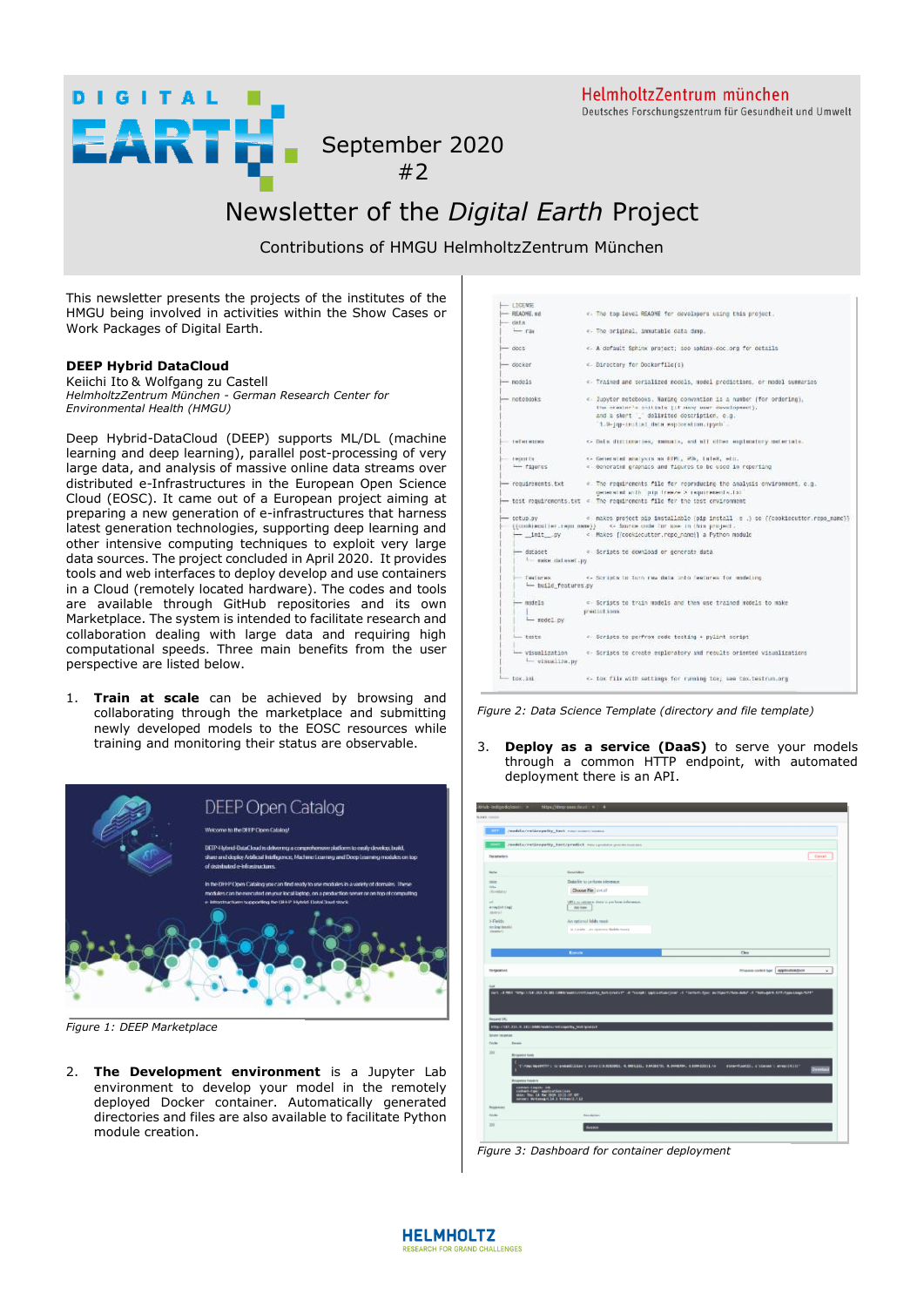4. A web interface is implemented to deploy your container in a cloud (remotely distributed hardware)

| Ante.                                                 |  |
|-------------------------------------------------------|--|
|                                                       |  |
| Template: deep-oc/deep-oc-mesos-webdav.yml            |  |
| <b>Omenation</b> : NO                                 |  |
|                                                       |  |
| Set input values:                                     |  |
| dealer, aways                                         |  |
| dados excepcions Destro Hot in depos                  |  |
| ran size                                              |  |
| <b>ASWE Braz</b>                                      |  |
| known of menary                                       |  |
| rent ripes                                            |  |
| $\mathbf{1}$                                          |  |
| reunder of recalled coron                             |  |
| restures.                                             |  |
| $\mathbf{v}$                                          |  |
| Nordon storyard (SNS)                                 |  |
| <b>Fass cleately</b><br>na                            |  |
| planted than authentication                           |  |
| relater justify                                       |  |
| <b>Zastrokombokarroad</b>                             |  |
| relate com'llocades                                   |  |
| referenced.                                           |  |
| https://nc.deep-hybrid-desscioust.ea/wmonaphatenscev/ |  |
| extern strengthed in control signal-false             |  |
| rdose vender                                          |  |
| rentist                                               |  |
| <b>Island render</b>                                  |  |
| relater_anet                                          |  |
| sched son to access change shared                     |  |
| rdow pass                                             |  |
|                                                       |  |
| schele som password.                                  |  |
| <b>hoyer</b> peer                                     |  |
|                                                       |  |
| <b><i>Internet password</i></b>                       |  |
| <b>PERMIT FOREST AR</b>                               |  |
| all to described to me japane scalia                  |  |
| <b>FULL COMMUNIC</b>                                  |  |
| degras-nn - bin-k=1.0.0.0                             |  |
| debut contracts to run.                               |  |

*Figure 4: DEEPaaS API (application interface)*

## **Microbial Community Explorer Tool**

Carlos Garcia-Perez & Wolfgang zu Castell *HelmholtzZentrum München - German Research Center for Environmental Health (HMGU)* 

The microbial communities can be found in different environments, such as human and animal gut, oceans, rivers, plants, etc. Therefore, it is crucial to understand the interaction and function between these microbial populations. In order to perform this type of analysis, we have designed a visual explorer tool for microbial communities, with four linked plots: An interaction-network where the user can see the interaction of bacteria communities through a graph, a clustering of samples based on abundances through a Multidimensional/Non-Multidimensional scaling which is linked to the network graph, a bar plot of the top relative abundance bacteria based on the clustering of the abundances and a taxonomic composition plot. Moreover, the tool incorporates the metadata as an interaction menu for fast filtering and thus update the views. Finally, the tool can perform analyses at different taxonomy levels for a comparison within the same session.



*Figure 5: General view of the Community Explorer Tool* 

In general, the Community Explorer Tool (CET) (Figure 5) is a tool that can be used for any type of microbial datasets by speeding the analysis and gain insight of the data.

The study from Wegner (Wegner et al., 2013) focuses on the difference of individual host-associated microbial difference of individual host-associated microbial communities based on population and individual genetic differentiation, and to identify the bacterial taxa in those communities that react similarly to disturbances stress in individuals and host populations, in order to determine if the disturbance promote the increase of opportunistic and potentially pathogenic strains. The information collected is from three oyster beds in the northern Wadden Sea (Figure 6) Diedrichsenbank (DB), Oddewatt (OW) and Puan Klent (PK).



*Figure 6: Oysters bed localization. Original image from (Wegner et al., 2013).* 

Figure 7 shows three of the views that provide the same information but in a visual way as the analysis made in the study. The CET groups the three oyster beds (DB, OW and PK) into two groups (Cluster 1 and Cluster 2) shown in Figure 7a.



*Figure 7: Taxonomic composition and taxonomy abundance.* 

The study analyzes the taxonomic composition for both groups. The group without the perturbation (ambient) is in the left column, it shows the most abundant taxonomic composition at the phylum level (Figure 7c) were: Proteobacteria, Planctomycetes, Fusobacteria, Actinobacteria and Firmicutes. And at the genus level (Figure 7b) were:

**HELMHOLTZ** OR GRAND CHALLENGES